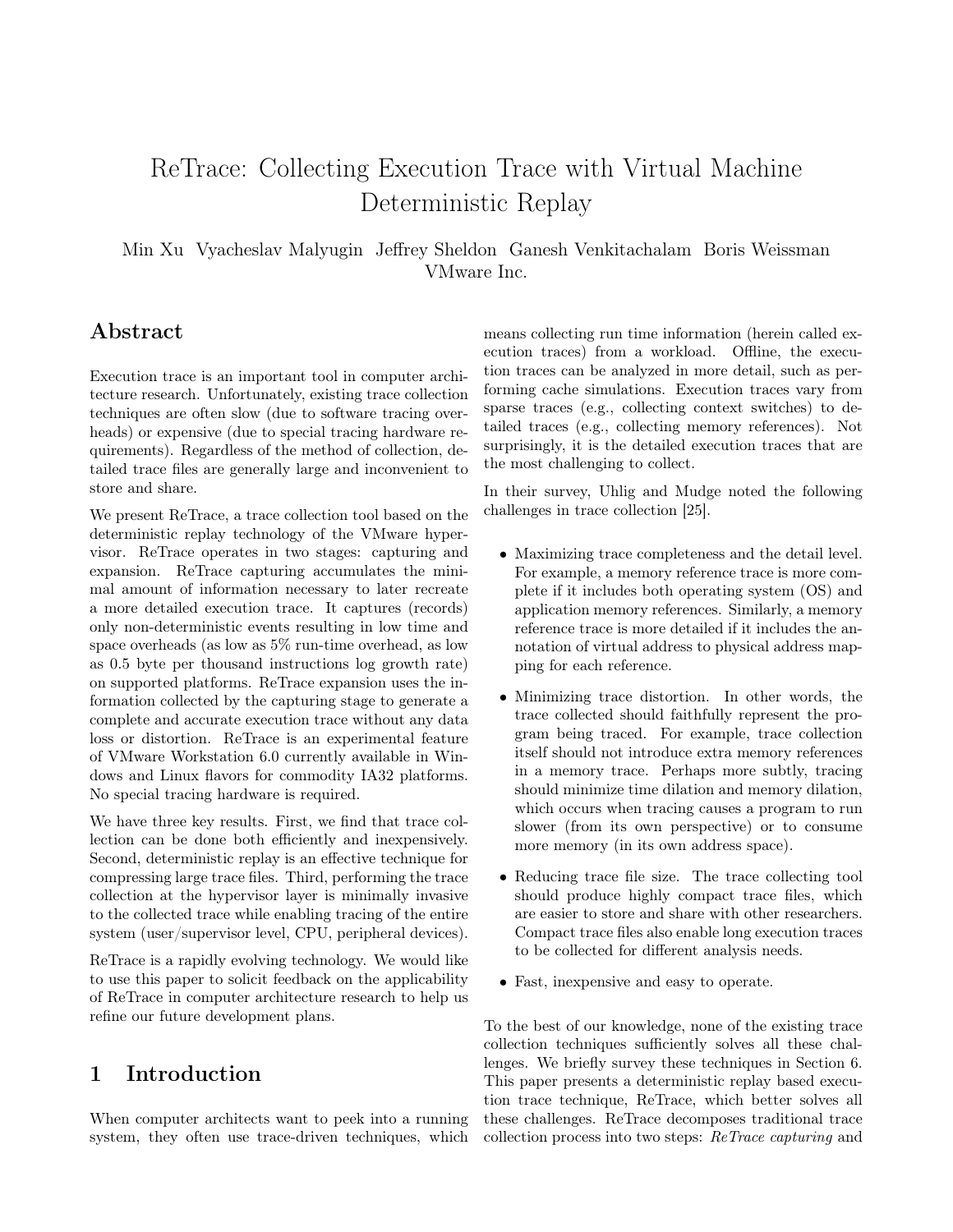ReTrace expansion. This decomposition is the key to meet the four challenges above. During ReTrace capturing, minimum information on execution nondeterminism is logged. This reduces the necessary trace file size and trace distortion, because the capturing overhead is minimal. During ReTrace expansion, maximum information on all aspects of the execution can be collected. The resulting trace is complete and detailed without added trace distortion. By building on virtual machine technology, ReTrace is fast, inexpensive and easy to operate.

Deterministic replay is the key technology that enables the decomposition of ReTrace capturing and ReTrace expansion. Our deterministic replayer is built on top of VMware's virtual machine monitor [1, 24]. A virtual machine monitor enables multiple operating systems (guests) to share the same physical hardware (host) [21]. Our deterministic replayer can record and replay the guest execution (including both guest OS and guest applications) at the IA32 Instruction Set Architecture (ISA) layer. During recording, only minimal information to capture the nondeterminism is recorded, thereby, minimizing the trace distortion and trace file size. Because of the low overhead in recording, ReTrace is accurate, fast and easy to operate. During replaying, complete and detailed execution traces can be selectively collected in batch mode. Even though replaying is much slower than recording, no additional trace distortion is introduced because of deterministic replay. Finally, ReTrace is implemented completely in software and is available as an experimental feature in VMware Workstation  $6.0<sup>1</sup>$ without requiring special tracing hardware.

The rest of the paper is organized as follows. Section 2 briefly introduces our deterministic replayer, which is the key enabling technology of ReTrace. Section 3 and Section 4 describe in detail the two steps of using Re-Trace – ReTrace capturing and ReTrace expansion. Section 5 presents evaluation results of ReTrace using SPEC CPU2006 [12] and Apache Benchmark [2]. Finally, we briefly discuss existing work in Section 6 and conclude in Section 7.

## 2 Deterministic replay of virtual machines

Virtualization allows multiple operating systems (OS) to simultaneously execute on a single physical hardware platform [21]. Virtualization provides many benefits, such as server consolidation and security isolation, to computer users. A Virtual Machine (VM) consists of necessary state, including the CPU, memory and I/O

devices, to run a guest OS. The Virtual Machine Monitor (VMM) is a thin layer of software that sits between the physical hardware and the guest OS to enable sharing of the physical CPU, memory and I/O devices among multiple VM. Until recently, the IA32 architecture has not permitted the classical trap-and-emulate virtualization. Adams and Agesen present an up to date study on virtualizing IA32 [1].

Deterministic replay [3, 10, 17, 18, 20, 23, 28] creates an execution that is logically equivalent to an original execution of interest. Two executions are logically equivalent if they contain the same set of dynamic instructions, each dynamic instruction computes the same result in the two executions, and the two executions compute the same final state. A deterministic replayer is a software or hardware component that records an execution and replays it deterministically. Our deterministic replayer is based on VMware's VMM [1, 24], which is an ideal place to record and replay the guest execution as we will show. Our replayer supports full-system recording and replay, i.e., the entire VM execution, including guest OS and guest applications, is recorded and replayed.

During recording, all sources of nondeterminism from outside the virtual machine are captured and logged in a log file. These include data and timing of inputs to all devices, including virtual disks, virtual network interface cards (NIC), etc. A combination of techniques, such as device emulation and binary translation, are used to ensure deterministically replay as long as the recorded device input data are replayed at right time.

We solve two challenging problems in this replay system. First, we efficiently keep track of number of instructions executed in the recorded execution, so that we can reinject the same nondeterministic events at the same execution points during replay. Second, we ensure the VM is deterministic, even though underlying real machine is nondeterministic.

Our deterministic replayer is currently limited to uniprocessor VMs and it supports popular IA32 platforms, such as Pentium 4, Opteron and Core  $2^2$ .

## 3 ReTrace capturing

The first step in using ReTrace is trace capturing. The resulting log file is called the replay log. The replay log contains multiple types of log entries. The log entries are sequentially stored in the execution order. Some entries records the nondeterministic input values needed during replay. Others records both timing and values of nondeterministic events.

<sup>1</sup>VMware Workstation 6.0 is available to researchers through VMAP [13].

<sup>2</sup>Opteron and Core 2 are supported without hardware acceleration in the released VMware Workstation 6.0 software.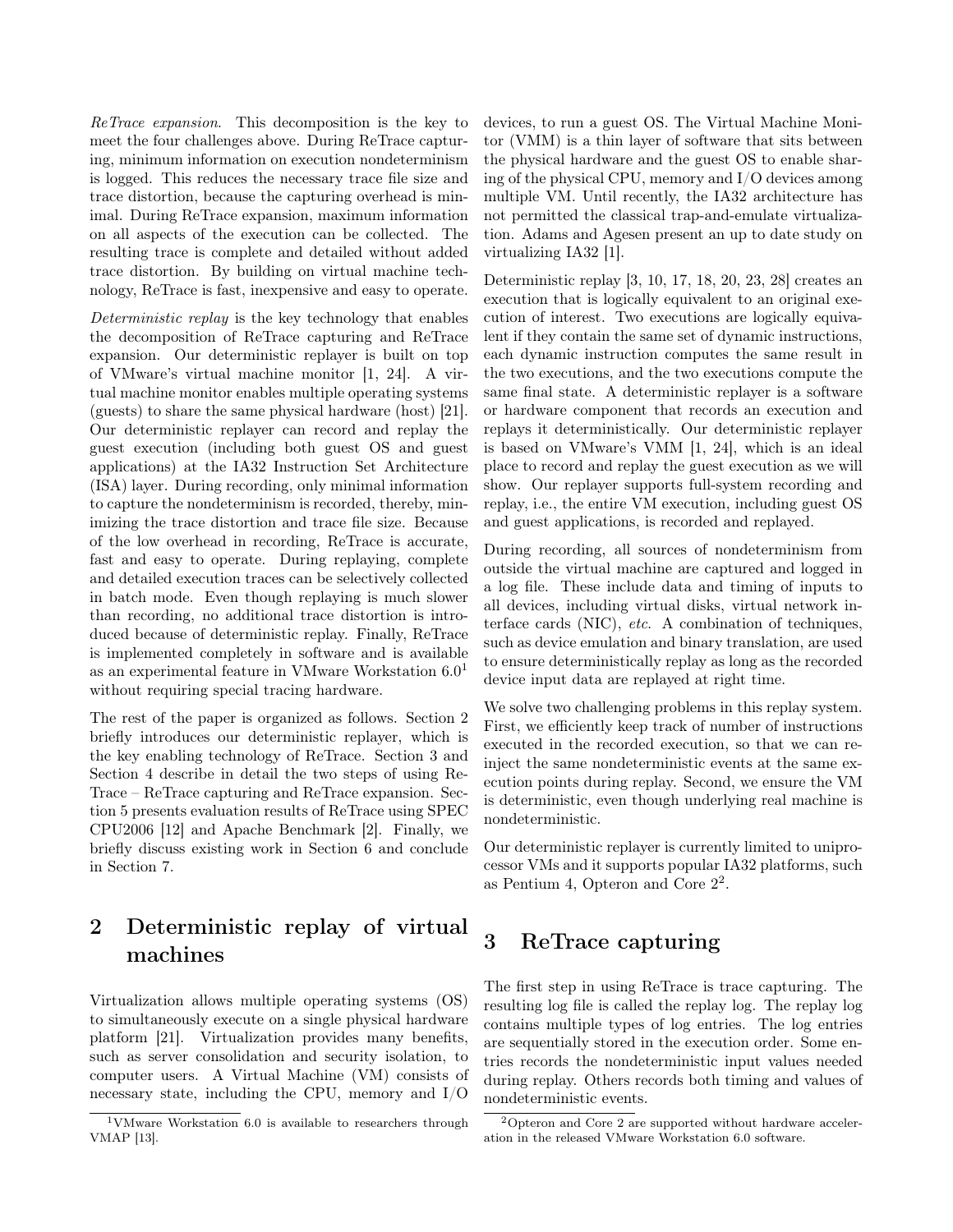To use ReTrace, users need to execute the target workload in a virtual machine environment. The virtual machine environment is almost identical to its native counterpart. Therefore, no porting of the workload is necessary. Then, the user needs to turn on ReTrace recorder to capture the replay log while the target workload is executing. We now discuss the following two questions in more detail.

- 1. How much trace distortion do the virtual machine and ReTrace recorder incur?
- 2. How usable is the ReTrace Recorder in both workload setup and gathering the replay log?

#### 3.1 Trace distortion

Question 1 is important for ReTrace because the capturing process is the only source of trace distortion in ReTrace. The second step, ReTrace expansion, is a deterministic replay, which by definition is logically equivalent to the captured execution. Thus it does not incur additional distortion<sup>3</sup>.

Much of the trace distortion come from the virtualization layer, where virtual devices may have different characteristics than the real devices. For instance, a virtual keyboard command that finishes in one instruction in a VM will take much longer to finish with a real keyboard. Therefore, while a native execution trace contains thousands of instructions between the start and finished of the command, the virtual execution trace will contain just one instruction between the two events. However, the extent of this kind of trace distortion is limited, because the virtual machine monitor strives to implement faithful device models to support unmodified guest OS. It would also be possible to plug in more detailed device models in the future.

Secondly, the trace capturing overhead incurs minimal trace distortion, because (1) the virtual machine layer executes guest instructions at close to native speed and (2) only the rare nondeterministic events are intercepted and logged by the recorder.

#### 3.2 Usability

The capturing process is as easy as pushing a recording button if the target workload is already imported into a virtual machine. Otherwise, tools like VMware Converter [27] make it is easy to import workload into a

virtual machine. During capturing, there is minimal impact on the interactive responsiveness of a workload, due to the low run-time overhead of trace capturing. This eases workload setup, when interactive responsiveness is important.

### 4 ReTrace expansion

After ReTrace capturing, users can obtain more detailed execution traces by deterministically replaying the replay log with additional probes added to the replayed execution. We call this step ReTrace expansion. The resulting execution trace is called the full trace. Thanks to the portability of virtual machines and the small size of the replay log, ReTrace expansion can be moved to a different computer<sup>4</sup> to facilitate sharing of execution traces among researchers.

ReTrace expansion can generate different types of execution traces, such as instruction traces, memory reference traces and device event traces. All these can be done without incurring any trace distortion because of deterministic replay. The full trace can be extremely verbose. For example, memory reference trace may include both virtual and physical addresses, as well as details of virtual-to-physical mappings. In addition, it should be possible to directly attach a timing simulator to ReTrace during ReTrace expansion. This avoids generating and storing large full trace files. Finally, it would be possible to filter the full trace to collect traces only for a given user-level application in future releases of ReTrace.

The speed of the deterministic replay depends on several factors. Without trace expansion, the replay speed can be faster than the original execution, because replay skips over the idle time of HLT instructions  $[14]^{5}$ in the original execution. With trace expansion, the replay speed is much slower than the original execution, depending on the detail level of the expanded execution trace. Fortunately, the deterministic replay is very easily parallelizable. During replay (or recording), one can take multiple VM checkpoints and subsequently replay can start from those checkpoints. Therefore, even though ReTrace expansion is a slower process than ReTrace capturing, a full trace can be potentially generated quickly using multiple machines expanding the replay log in parallel.

ReTrace also supports *selective* trace expansion. In particular, a keyboard command controls when to start and stop the trace expansion during deterministic replay. In

<sup>&</sup>lt;sup>3</sup>We assume that users are only interested in an ISA level execution trace, which does not contain ISA-invisible execution information, such as cache misses or speculative instruction execution serviced by underlying hardware at trace collection time.

<sup>4</sup>Restrictions on processor types and software versions apply to this portability feature.

<sup>&</sup>lt;sup>5</sup>HLT stops the processor execution until the next interrupt. The time to replay HLT can be much shorter than its original execution.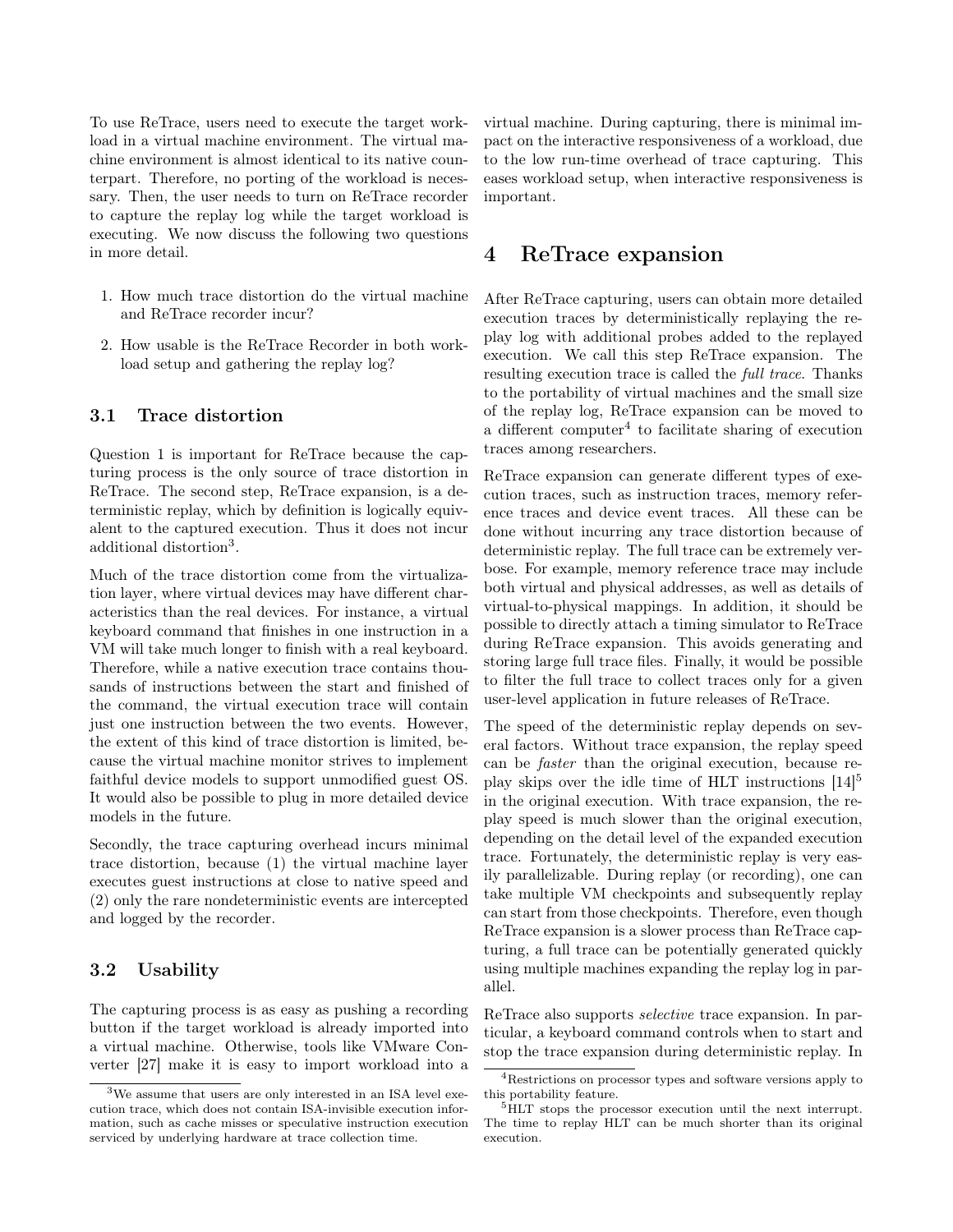other words, while watching the fast replay of the captured execution, a user can select the portions of execution that she is the most interested to expand. If the user activates ReTrace expansion during replay, the virtual machine monitor enters an instruction interpretation mode. In this mode, before and after executing each instruction, the VM state is inspected and logged in a separate full trace file. The full trace file is compressed with gzip [29]. In current version of ReTrace, the execution trace is in plain text, which gives users flexibility in how to use the execution trace with their simulation tools. A trace file contains the following fields.

- Processor CPL
- Instruction Pointer (IP)
- Exceptions, Faults and Interrupts
- Registers: EAX, EBX, ECX, EDX, EDI, ESI, EBP, ESP, EFLAGS
- Segments: ES, CS, SS, DS, FS, GS
- Control registers: CR0, CR2, CR3, CR4

Currently, the trace content is far from complete and the plain text format does not conform to any widely accepted standard. We are looking forward to hearing from our users on which other types of information should be added to the trace and which standard trace format should ReTrace use.

### 5 Experimental results

We first describe the experimental methodology, then the runtime impact and log sizes of ReTrace.

#### 5.1 Methodology

We evaluate ReTrace with two foci: its performance impact and the replay log size and the full trace size. We use two types of workloads: SPEC CPU2006 [12] and Apache Benchmark (AB) [2]. All experiments are conducted within a Linux VM.

The VM has one virtual CPU, 2GB of memory and a 40GB virtual SCSI disk. The guest OS is Xubuntu 6.06 running an unmodified Linux 2.6 kernel packaged with the distribution. The host OS is Ubuntu 6.06 also running Linux 2.6. The host system has two dual core AMD Opteron CPUs with 4GB of memory and a 120 GB SATA disk.

The SPEC CPU2006 benchmark suite consists of 12 integer benchmarks and 17 floating point benchmarks. We compile the benchmarks using a gcc 4.2 snapshot from March 16, 2007. We run each benchmark 5 times with training inputs. The entire experiment takes about 14 hours.

Despite the non-trivial setup process of SPEC CPU2006, ReTrace does not make it harder than on a native machine. For example, correct configurations have to be selected to successfully compile all benchmarks as well as gcc itself. The entire setup process is no worse than on a real machine because of the low overhead incurred by virtualization.

The Apache benchmark is a simple static web server benchmark. A driver program repeatedly fetches static web pages from an Apache 2.0 web server. Both the driver and the web server run in the same VM. We intend to use this benchmark to test ReTrace under OSintensive and IO-intensive workload. Like other commercial workloads, the performance is measured by throughput (KB/s) not latency. We perform five 30-second runs for each configuration.

#### 5.2 Run-time impacts

Figure 1 shows the run-time impact of ReTrace capturing. We compare the run-time in the VM without and with ReTrace capturing. Each benchmark is run 5 times and the normalized average run-time is plotted. The rightmost pair of bars shows the geometric mean of the run-time overheads. The run-time overhead of ReTrace capturing range from 0.7% to 31% with a geometric mean of 5.09%. This shows that ReTrace has extremely low overhead for CPU intensive workloads<sup>6</sup>.

ReTrace capturing incurs significantly more overhead (2.6x) on this OS and IO intensive workload than the CPU intensive workloads. Apache benchmark reports a throughput of 747 KB/s without ReTrace but only 283 KB/s with ReTrace. The overhead primarily come from unoptimized paths in the VMM during guest kernel execution. We understand that the problem is solvable and we are working on a fix for the problem. Even at a slowdown of 2.6x, ReTrace capturing has much lower overhead than existing tracing methods, which often incur at least 1 or 2 orders of magnitude slowdown [5, 19].

We do not compare ReTrace's performance with native (non-virtualized) executions for two reasons. First, virtualization is being widely accepted as a standard way of deploying server workloads. Therefore, execution traces

 ${}^{6}$ By default, the released version of ReTrace has slightly more overhead due to increased runtime checks, which help us catch bugs in the field.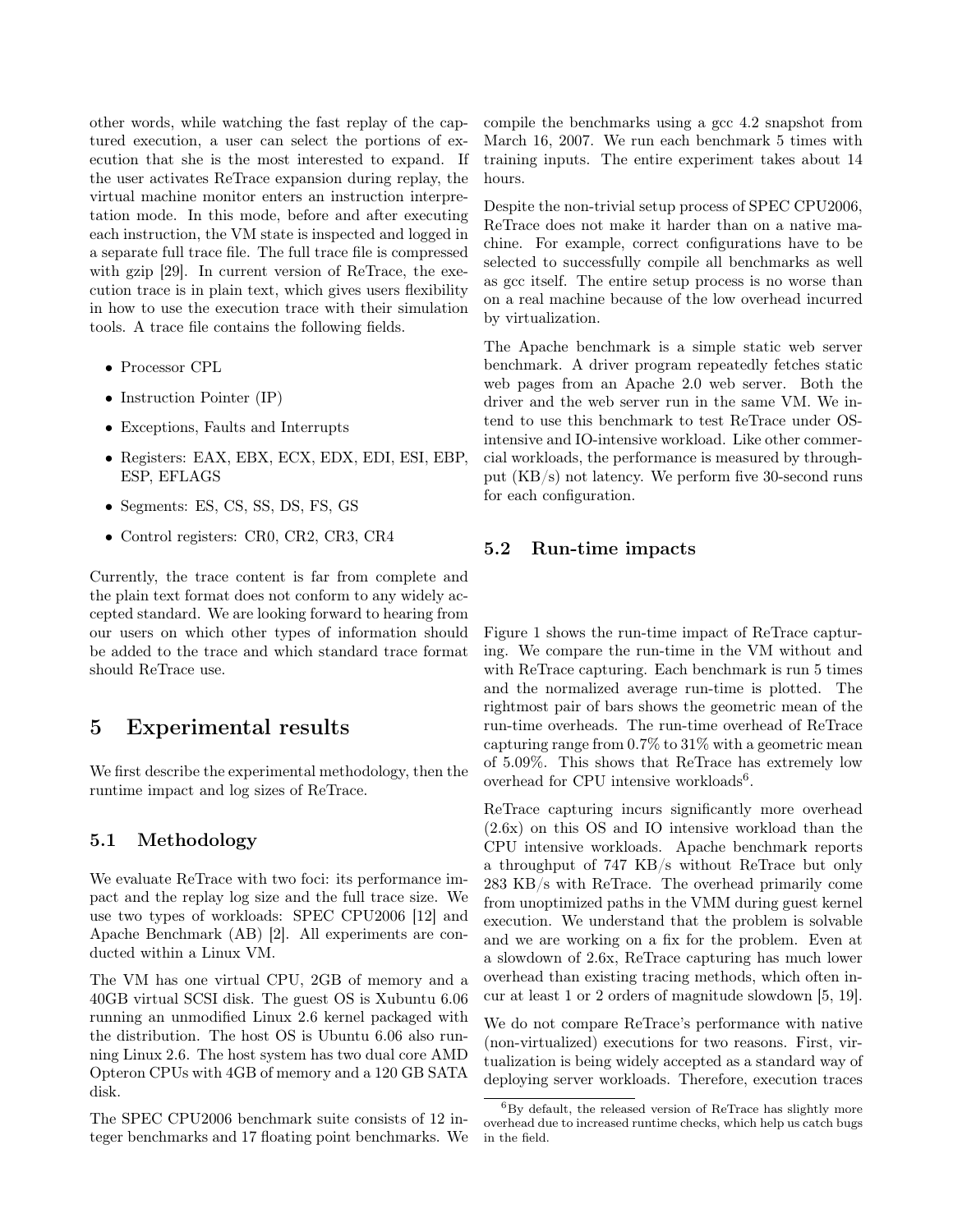

Figure 1: SPEC CPU2006 INT and FP performance without and with ReTrace capturing. Each benchmark is run 5 times and the average runtime is compared. The geometric mean is 5.09% slowdown with ReTrace capturing.

collected within a VM are relevant to computer architecture research. Second, virtualization usually incurs acceptable overhead in production environments. Therefore, execution traces collected within a VM should be close to the native executions.

Table 1 shows the run-time of deterministic replay without and with ReTrace Expansion. Due to the slow interpretation mode and the detailed trace collection, Re-Trace expansion is at least 2 orders of magnitude slower than an non-expansion replay. However, this slow expansion speed does not incur any trace distortion (because of deterministic replay) and is unlikely to cause usability problems (because it does not require any user interaction). In fact, we stopped the expansion after 2 hours, because the huge size of the resulting execution trace files quickly become the bottleneck. It is more likely that users will use the selective trace expansion feature to expand only small and interesting segments from the much longer replay log. In other words, a user can repeatedly "zoom in" onto interested execution segments using deterministic replay.

#### 5.3 Replay log and full trace size

Table 2 shows that the captured log is 4 orders of magnitude smaller than the expanded log file for 400.perlbench and Apache Benchmark. This is not surprising because ReTrace records only those non-deterministic inputs, not a full instruction trace. In addition, because ReTrace replays the entire virtual machine, rather than only a CPU, ReTrace avoids logging CPU inputs from devices (such as inputs from the disk controller). On average, ReTrace generates 4.8 byte per thousand instructions. In contrast, a previous CPU-centric deterministic replayer generates log file at approximately

14 bytes/kilo-instruction (70 instructions per byte) [22], partly because it logs CPU inputs.

Table 3 shows the same log size comparison after applying gzip compression, which reduces the replay log by another 5X to 10X. The lower compression ratio for 400.perlbench is due to more idle time in the start-up of the workload. More idle time results in (relatively) more nondeterministic timer events per instruction. The timer events tend to be less compressible. In other words, more idle time results in more log data per instruction, but less log data per second.

In practice, we observe a complete Windows XP bootshutdown generates 776 KB of compressed replay log.

### 6 Related work

Uhlig and Mudge presented a comprehensive survey on trace-driven memory simulation [25]. In this section, we briefly contrast ReTrace with other trace collection and compression methods, especially those methods developed after Uhlig's survey.

#### 6.1 Trace collection

Trace collection methods can be broadly divided into software-based and hardware-based. Existing softwarebased trace collection methods incur significant run-time overhead due to software instrumentation cost. To reduce this cost, static program analysis [4, 26] can be applied to minimize the instrumentation points in a program. In contrast, ReTrace works on program binaries without requiring any static program analysis.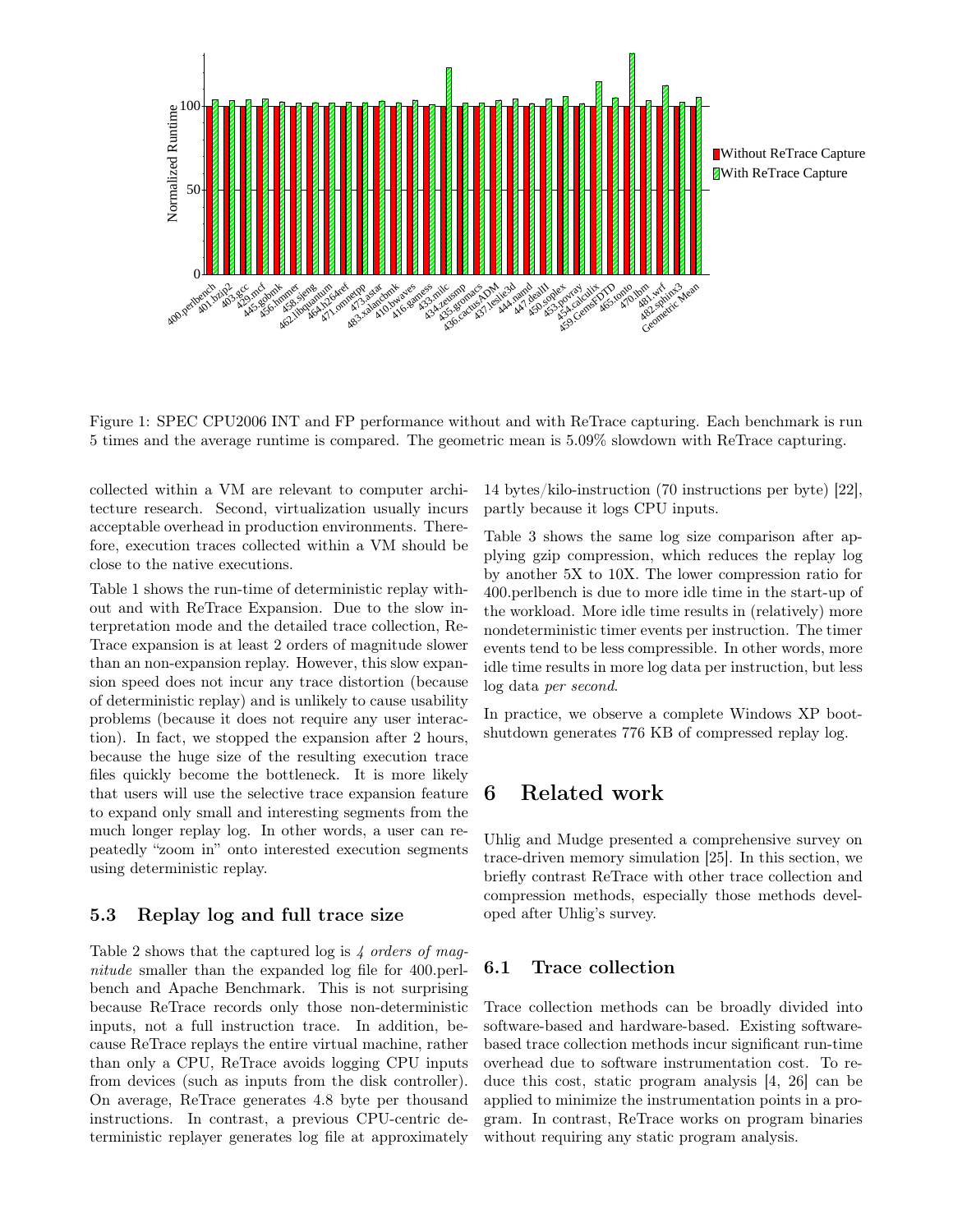|                  | Without Expansion | With Expansion |
|------------------|-------------------|----------------|
| $400.$ perlbench | 117 seconds       | $> 2$ hours    |
| Apache Benchmark | 30 seconds        | $> 2$ hours    |

Table 1: ReTrace expansion speed of 400.perlbench and Apache Benchmark.

|                  | Replay Log | Full Trace | Expansion Factor |
|------------------|------------|------------|------------------|
| 400.perlbench    |            | 296.849    | 72402X           |
| Apache Benchmark | 5.4        | 301.950    | 55916X           |

Table 2: ReTrace log size of 400.perlbench and Apache Benchmark. All log size numbers are in Byte/Kiloinstructions.

|                  |     |        | Replay Log   Full Trace   Expansion Factor |
|------------------|-----|--------|--------------------------------------------|
| $400.$ perlbench |     | 10.047 | 9134X                                      |
| Apache Benchmark | 0.5 | 10.366 | 20732X                                     |

Table 3: Gzip compressed ReTrace log size of 400.perlbench and Apache Benchmark. All log size numbers are in Byte/Kilo-instructions.

Some hardware-based methods require expensive and system-specific hardware probing devices, such as Tektronix logic analyzer [11] and hardware bus monitor [9, 6]. A serious problem is that not all traced program activities are visible to the probing device due to effects such as on-chip caching *etc*. Some researchers have proposed instrumenting the traced program to bypass the caching effects. Others utilize on-chip trace collecting hardware in commodity processors [15]. Both on-chip or off-chip hardware tracing methods suffer from the limited size of the hardware trace buffer. When the buffer fills up, the traced program has to be stalled or a discontinued trace will be collected. For example, ITrace, an open source instruction trace facility, can incur 100x slowdown to traced program [19].

#### 6.2 Trace compression

Detailed execution trace are often huge in size. For example, a SPEC CPU2000 perlbmk trace is 601.4 MB, which contains only 214.7 million memory references (a fraction of a second execution) [8]. Trace compression is often needed. For example, Kaplan et al. proposed lossy and loss-less compression techniques for memory reference traces [16]. Burtscher proposed a value prediction based method to compress instruction traces [7]. These methods share the common feature that trace compression is applied after large trace files have been generated. In contrast, ReTrace captures minimal log file in the first place and the ReTrace compression is independent of what kind of trace analysis is later applied to the trace, e.g., ReTrace does not assume LRU based simulation on the memory reference trace or value predictability.

#### 6.3 Replay-based trace collection

Most recently, deterministic replay based trace collection has been recognized as a promising method.

CITCAT employs a simulator-based deterministic replayer [22]. The key elements of CITCAT is its cachefiltered address trace recorder on a real machine. In contrast with ReTrace, CITCAT differs in two ways. CITCAT needs to modify traced OS to make key nondeterministic events visible on the off-chip system bus. CITCAT is CPU-centric, which does not replay devices.

Bhansali et al. from Microsoft presented a framework for instruction tracing based on deterministic replay [5]. Their technique is based on binary translation. Like Re-Trace, no special tracing hardware is required. However, the 5X to 17X run-time overhead is much higher than that of ReTrace. Also, unlike ReTrace's full system replay, their replay is at the application level.

In both CITCAT and Bhansali's replayer, the trace log size is larger than that of ReTrace because more run-time information (such as memory reads) are treated as nondeterministic. CITCAT has a log size growth rate from 14 bytes/kilo-instruction and Bhansali's replayer generates log at a rate from 10 to 137 bytes/kilo-instruction.

## 7 Conclusion

In conclusion, ReTrace is a trace collection tool based on VMware's virtual machine monitor and deterministic replay. ReTrace has extremely low run-time overhead and high trace file compression ratio. We show that deterministic replay can enable efficient and inexpensive trace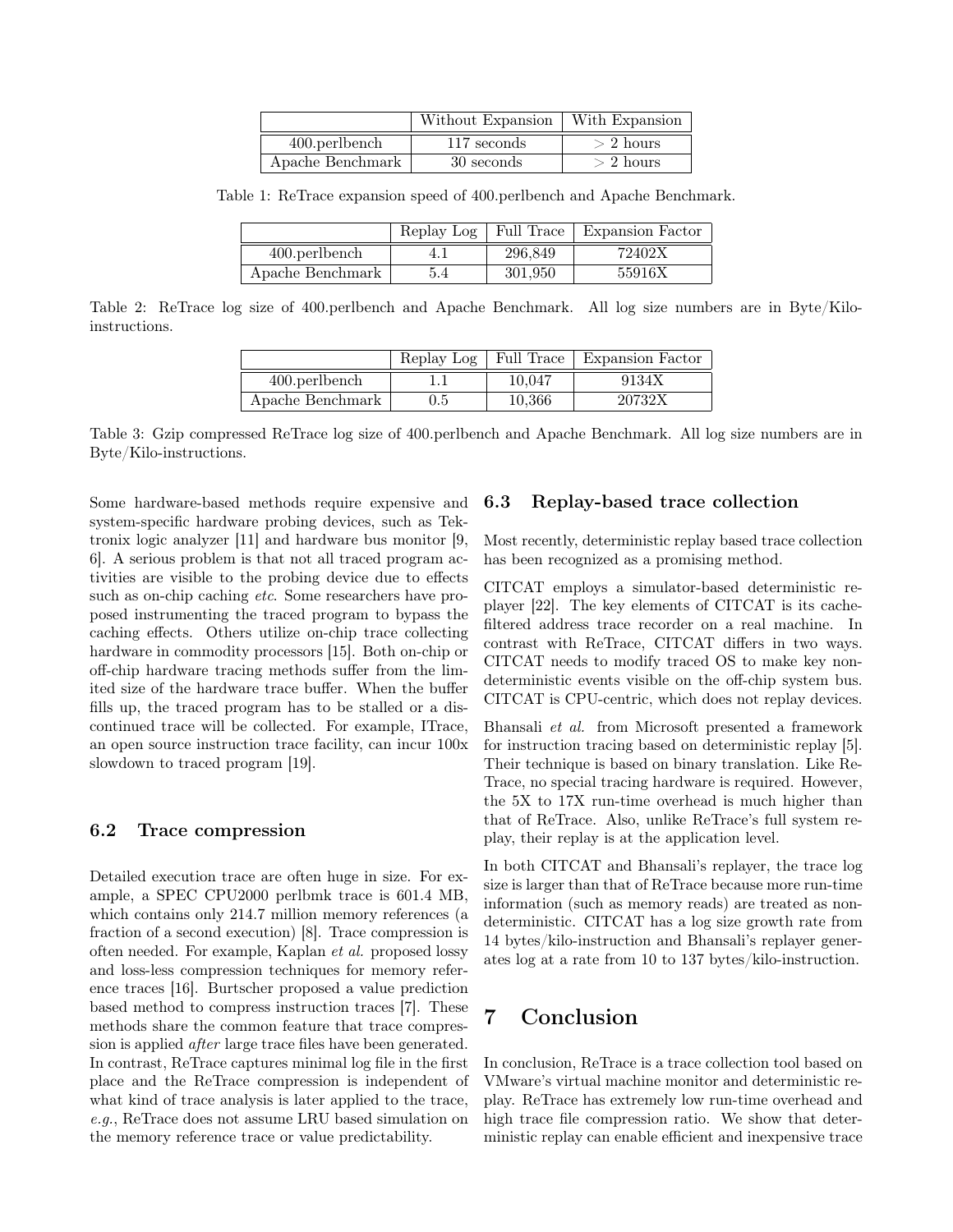collection. Our experiences suggest that virtual machine monitor is an ideal place to collection full-system execution trace, which can be stored as small deterministic log files and can be selectively expanded into a detailed full-system execution trace during the fast replay.

Future work includes extending ReTrace to work with other trace process and simulation tools. Community feedback would be invaluable to ReTrace's future development plan.

## 8 Acknowledgment

This paper would not have existed without our colleagues on the deterministic replay project at VMware. They are Petr Vandrovec, Dan Scales, Mike Nelson and Eric Lowe. We also thank the virtual machine monitor group at VMware for creating a fantastic environment. We thank Beng-Hong Lim for encouraging us to take on the task of writing this paper. We thank Mark Hill, Ole Agesen, Carl Waldspurger, E Christopher Lewis, Ravi Mummidi and MoBS reviewers for extremely useful feedback.

## References

- [1] Keith Adams and Ole Agesen. A comparison of software and hardware techniques for x86 virtualization. In ASPLOS-XII: Proceedings of the 12th international conference on Architectural support for programming languages and operating systems, pages 2–13, New York, NY, USA, 2006. ACM Press.
- [2] Apache Software Foundation. http://www.apache.org/.
- [3] David F. Bacon and Seth Copen Goldstein. Hardware-Assisted Replay of Multiprocessor Programs. Proceedings of the ACM/ONR Workshop on Parallel and Distributed Debugging, published in ACM SIGPLAN Notices, pages 194–206, 1991.
- [4] T. Ball and J. R. Larus. Optimally profiling and tracing programs. ACM Transactions on Programming Languages and Systems, 16(4):1319– 1360, 1994.
- [5] Sanjay Bhansali, Wen-Ke Chen, Stuart De Jong, Andrew Edwards, and Milenko Drinic. Framework for Instruction-level Tracing and Analysis of Programs. In Second International Conference on Virtual Execution Environments, 2006.
- [6] P. Bosch, A. Carloganu, and Daniel Etiemble. Complete x86 instruction trace generation from hardware bus collect. In EUROMICRO, pages 402–408, 1997.
- [7] Martin Burtscher. VPC3: A Fast and Effective Trace-Compression Algorithm. In SIGMETRICS '04/Performance '04: Proceedings of the joint international conference on Measurement and modeling of computer systems, pages 167–176, 2004.
- [8] BYU Trace Distribution Center. http://tds.cs.byu.edu/tds/.
- [9] R. Daigle, C. Xia, and J. Torrellas. Low Perturbation Address Trace Collection for Operating System. Technical report, Center for Supercomputing Research and Development, University of Illinois at Urbana Champaign, Mar 1996.
- [10] George W. Dunlap, Samuel T. King, Sukru Cinar, Murtaza Basrai, and Peter M. Chen. ReVirt: Enabling Intrusion Analysis through Virtual-Machine Logging and Replay. In Proceedings of the 2002 Symposium on Operating Systems Design and Implementation (OSDI), December 2002.
- [11] J. Kelly Flanagan, Brent E. Nelson, James K Archibald, and Knut Grimsrud. BACH: BYU Address Collection Hardware, The Collection of Complete Traces. In Proc. of the 6th Int. Conf. on Modelling Techniques and Tools for Computer Performance Evaluation, pages 128–137, 1992.
- [12] John L. Henning. Spec cpu2006 benchmark descriptions. SIGARCH Comput. Archit. News, 34(4):1– 17, 2006.
- [13] VMware Inc. http://www.vmware.com/partners/academic/.
- [14] Intel corporation. Intel 64 and IA-32 Architectures Software Developer's Manual, November.
- [15] Maynard Johnson, Scott Jones, John Kacur, Frank Levine, Milena Milenkovic, and Enio Pineda. http://perfinsp.sourceforge.net/itrace.html.
- [16] S. Kaplan, Y. Smaragdakis, and P. Wilson. Flexible reference trace reduction for VM simulations. ACM Transactions on Modeling and Computer Simulation (TOMACS), 13(1):1–38, Jan 2003.
- [17] Samuel T. King, George W. Dunlap, and Peter M. Chen. Debugging operating systems with timetraveling virtual machines. In Proceedings of the 2005 Annual USENIX Technical Conference, April 2005.
- [18] Thomas J. Leblanc and John M. Mellor-Crummey. Debugging Parallel Programs with Instant Replay. IEEE Transactions on Computers, C-36(4):471– 482, Apr 1987.
- [19] Frank Levine. Personal Communication on itrace overhead, Mar 2007.